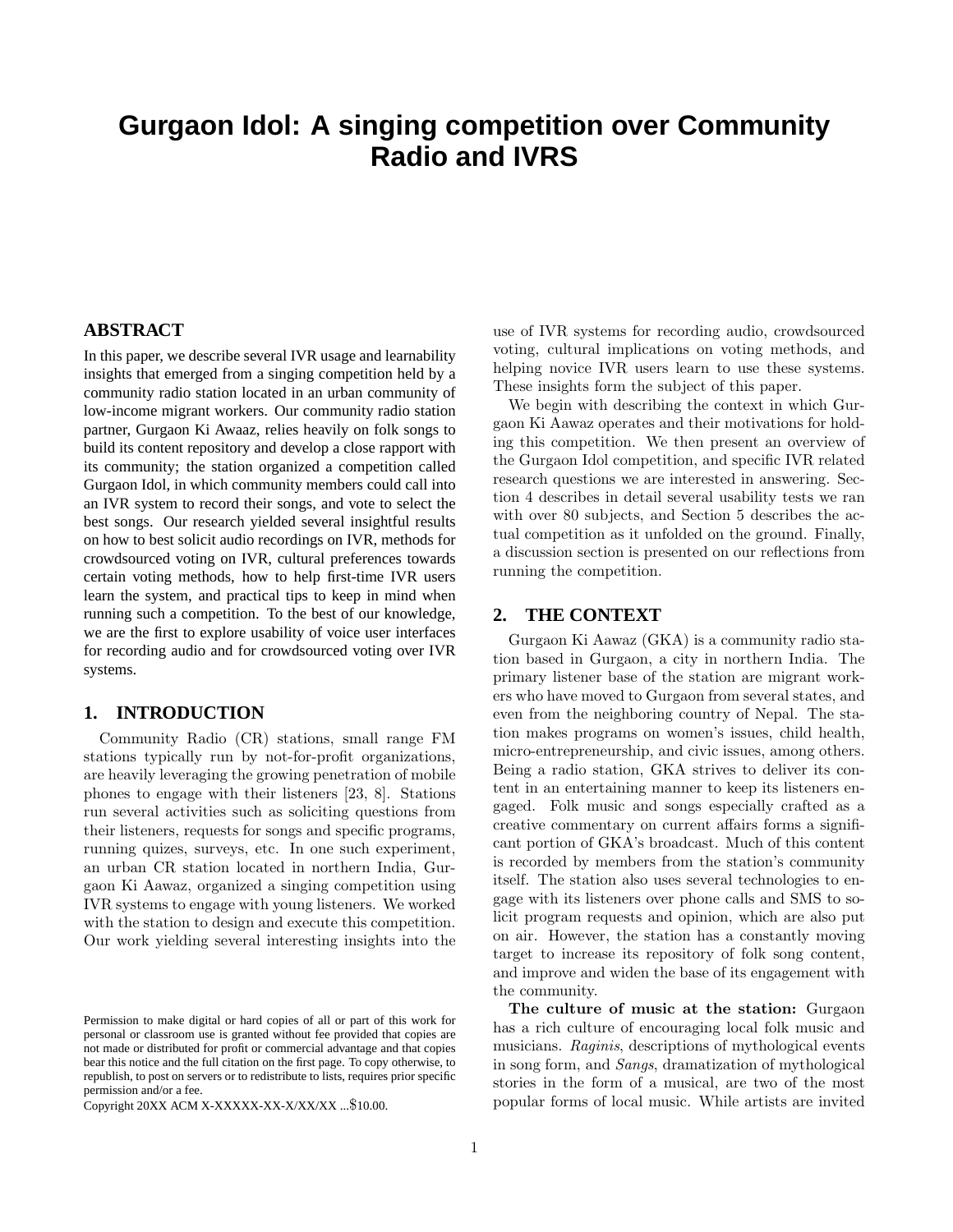to perform Sangs in family events, Ragini competitions are more common and are frequently held to celebrate events like child birth, religious festivals, and other social events with a generous remuneration being earned by the performers in both cases.

GKA has brought this rich culture of folk music to radio. Of the 22 hours that it broadcasts in a day, roughly 14 hours of the content is local folk music, and 1 hour is non-local folk music. A two hour long song request program called Apni Pasand, roughly translated in Hindi as My Request, is aired every afternoon and repeated later at night. Bhajans (devotional songs) are aired for one hour every morning. In addition, topical programs on health and employment are also accompanied with songs on a related theme.

Gurgaon Ki Aawaz needs to have a significant repository of songs to be able to air such a large amount of folk music on a daily basis. It has evolved several innovative strategies to do this. The station staff regularly visit Ragini competitions, Sang performances, and various local music events, to record the songs and later air them on the station. Because the station has established itself as a promoter of folk music, it now also regularly receives invitations to such events. Other methods of sourcing music include inviting musicians to the station for higher quality studio recordings, soliciting pre-recorded music from local professional singers, and visiting musicians' homes for recordings. GKA now has a bank of more than 800 folk songs collected over a period of three years. In spite of this collection, obtaining new songs remains a continuous challenge for the station as its listeners continue to request for songs that the station does not have.

Community representation at the station: One of the core principles of community radio is ensuring community participation in content creation. At GKA this principle manifests in the form of receiving calls from listeners and putting their voices on air. The station uses a variety of methods to achieve this: It uses (a) GRINS [7, 9], a radio automation system, to put calls live on air, (b) PhonePeti [10], an answering machine system, to receive feedback 24 hours a day, and (c) a dicta-phone to record received calls on their office phone. Across all these methods, the station receives more than 50 calls a day.

Although the number of calls received are admirable, a closer look at the demography of callers reveals a bias: according to the station, most of the calls are received from men aged greater than 30. The station has attempted to even out this bias through explicit requests for women and youth participation and relevant radio programs but with limited success.

To address the above challenges to enhance the bank of songs and singers, and to encourage the youth and women to build a relationship with the station, we worked with GKA to design and execute a singing competition called Gurgaon Idol. We next describe the design of the competition.

#### **3. COMPETITION DESIGN**

To enhance the song bank and participant plurality, and to create excitement about the competition, we wanted it to be easily accessible for participation by listeners and to involve them in judging the best songs. We therefore designed the competition as a two phase event conducted over radio, IVR, and SMS:

#### **3.1 Phase 1 - Participation**

Radio promotions were aired to encourage participation, and listeners could take part in the competition by simply calling into an IVR system and recording their name, age, and the song they wanted to enlist. To encourage participation from the youth, the participants were divided into two groups: (a) those aged below 30 and (b) those aged above  $30<sup>1</sup>$ . Participants could also call repeatedly to re-record their songs in case they were not satisfied with their previous recordings. We used the phone numbers as an identity for the singers to allow them to revise their entries.

#### **3.2 Phase 2 - Voting**

In the second phase, all the songs were assigned an entry number and considered for voting. The songs with their entry numbers were aired on the radio to popularize them, and listeners were encouraged to vote through SMS and IVR systems set up by us. The songs were to be judged exclusively through these votes, thus ensuring that winners were chosen by the community.

The last date for the voting matches this paper submission deadline! Two winners from each group will be chosen at the end of the voting. The winners will be invited to the station and several songs of each winner will be recorded in the studio. The winners will even be allowed to freely burn their studio recordings on CDs and sell them.

# **3.3 Research questions**

Through the competition, we wanted to answer several questions about the usage of IVR systems in lowincome and poorly literate communities. The questions on which we focused are as follows:

• Audio recording method: In earlier work [10] the authors noticed that when callers were asked to record their message after "the beep", many of them did not understand the instruction. In this paper, we explore two options to prompt a

<sup>1</sup>We had also divided each of the two groups into male and female, but merged them later due to lack of enough female participants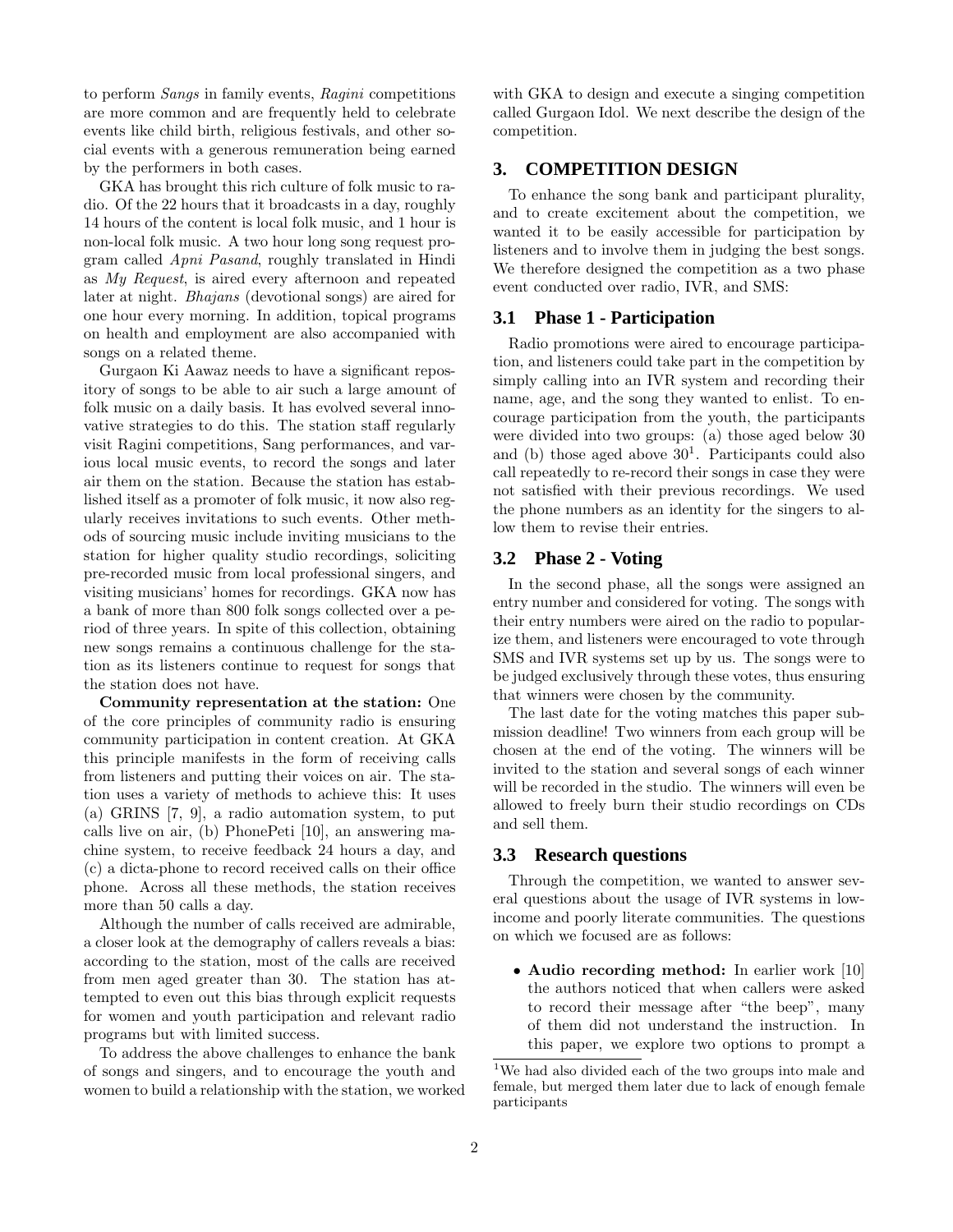caller to record their name, age, and song: (a) the commonly used "record after the beep", which we call Beep Voice User Interface (VUI) and (b) "press a button and then start recording", which we call Button VUI. Our intuition was that the second method would be easier and give time to the caller to prepare herself to start recording. Insights from this study would apply to other IVR systems as well that ask callers to leave messages.

- Song voting method: What is a good way to allow callers to vote on songs? We consider three different voting methods: (a) Thumbs-up/Thumbsdown - one song at a time is played to the caller and she is asked to vote the song up or down, (b) Best of two - two songs are played to the caller and she is asked to choose the better of the two, and (c) Best of four - caller chooses the best of four songs played to her. Insights from this study would be useful in other crowdsourced ranking and rating IVR systems as well.
- Learning to use IVR systems: Given that most listeners are unlikely to have had past exposure to IVR systems, how can the radio station train listeners in using IVR systems? We consider learning through (a) on air instructions, (b) repeated calls, (c) instructions over a phone call, and (d) in-person handholding. Insights from this study will apply broadly to any IVR system on how to efficiently train new users to interact with the automated system.

We try to answer these questions by first conducting detailed usability tests in a controlled environment, and then obtain macro-level statistics recorded in the actual competition.

#### **4. USABILITY EXPERIMENTS**

To answer the above questions, we conducted four usability studies with a total of 88 subjects chosen from the catchment area of Gurgaon Ki Aawaz. We first describe demographic characteristics of the subjects, followed by the experiment environment, and then provide detailed experiment design and results of each of the four tests.

# **4.1 Subjects**

Our subjects were drawn from the listener base of GKA so that the sample mimics, as much as possible, the actual listeners of the station. Due to the lack of availability of listener demographics, we chose our subjects across a variety of age, gender, education and occupational backgrounds. Figure 1 shows histograms corresponding to the ages of 41 male and 47 female subjects, and highlights the even distribution of subjects across

ages. Figure 2 shows the educational qualification of the subjects that seems to be concentrated around class 10 and class 12, and is evenly distributed otherwise. Some of the occupations reported by the subjects were student, house wife, electrician, security guard, and driver. All except five subjects used Hindi as their primary language of communication. 35 subjects reported to have had prior exposure to IVR systems at customer service numbers of cellular providers, but only 9 subjects had used a record-a-message like IVR system such as PhonePeti [10]. Thus, our subjects covered a wide demography range of low-income urban citizens who were new to the kind of IVR systems on which we wanted to evaluate them. Appropriate caution should be taken on the generalizability of our results to a demography outside the one we evaluated.



Figure 1: Age distribution of male and female subjects chosen for the experiments.



Figure 2: Distribution of number of years of study completed by the subjects chosen for the experiments. Examples: Class 10 pass = 10 years of study, and three year undergraduate program = 15 years of study.

We conducted four different experiments with these subjects. To avoid confounding the results of the exper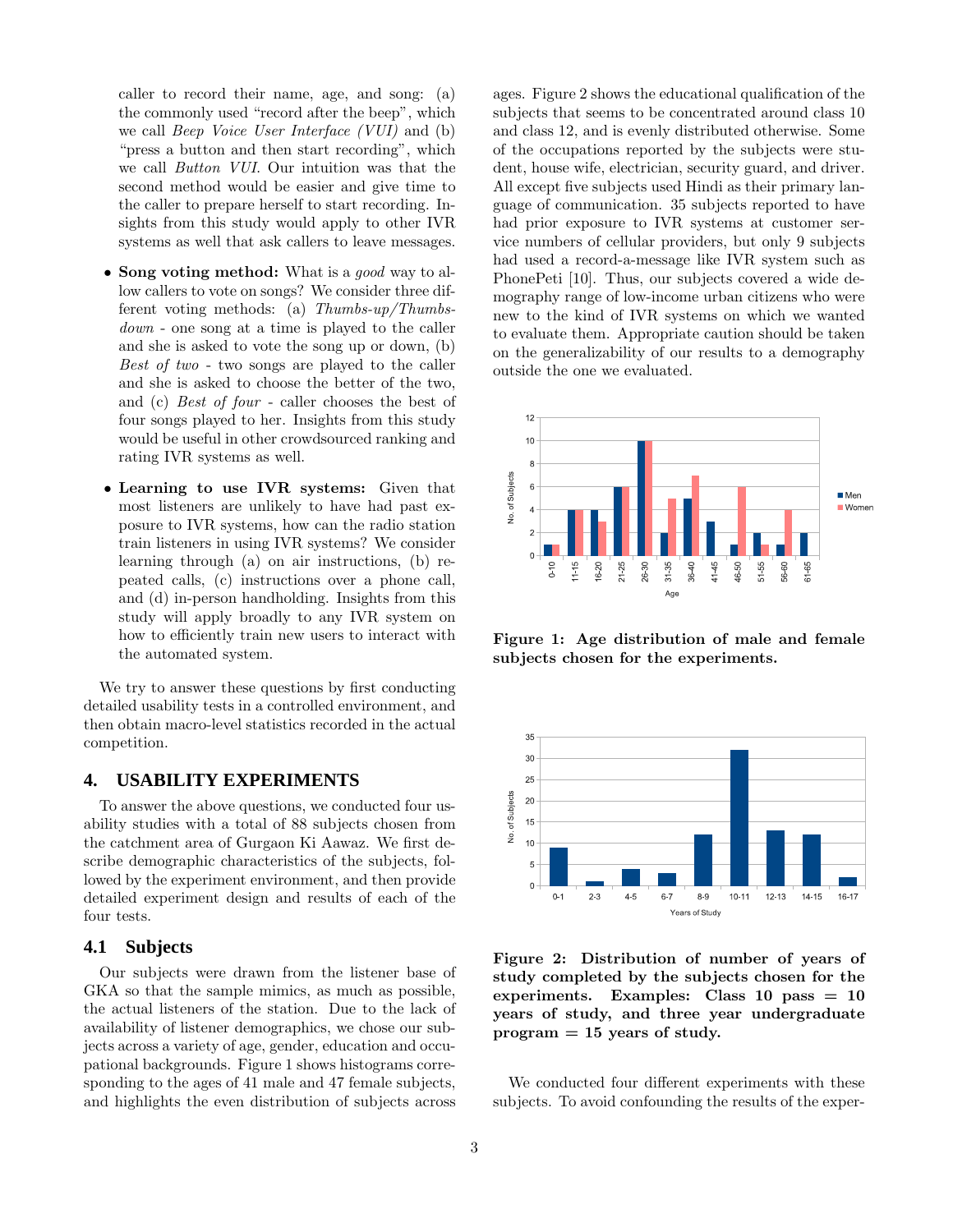iments with each other, no subject was used for more than one experiment. We next describe the environment in which the experiments were conducted.

# **4.2 Experiment environment**

All experiments were conducted at the community radio station, to serve as a balance between the practical challenges of conducting the study in the subject's own environment Vs. the risk of impacting experiment results because of the environment being unknown to the user. A separate room was used for the evaluations with subjects invited one at a time to the room, while other subjects waited for their turn in another room.

A low-end color-screen phone was used to make calls into the IVR system. Enough time was provided to the subjects to get familiar with the phone.

All subjects were given a token money of Rs. 100 and a GKA sticker to acknowledge that they had taken time off work and traveled at their own expense to the station to participate in the experiments. The subjects were informed of the token money before they arrived at the station, and that acted as an incentive for them to participate in the experiments. We next describe each experiment design in detail and present the corresponding results.

#### **4.3 Audio recording methods**

In PhonePeti, the authors observed that first-time IVR callers faced problems in being able to leave recorded messages, and hence we wanted to experiment with another voice user interface (VUI) for the participation phase of the competition to have callers record their songs. We considered two different VUIs: (a) Beep VUI, a commonly used interface in answering machine systems asking the caller to record their message after the beep, and (b) Button VUI, asking the caller to press a button before starting to record the message. If the caller does not press a button within a timeout, the instructions are repeated. Schematics of both these interfaces are shown in Figure 3. Both VUIs asked the caller to first record their name and age, and then record the song for the competition.

Seven subjects were first made to use the Beep VUI followed by the Button VUI, and four subjects were asked to use the to VUIs in reverse order<sup>2</sup>. Subjects were given a hypothetical situation where they had to participate in a singing competition by calling into a "computer operated service" and record their song. A promotional tutorial prepared by GKA with instructions on mock usage of the IVR was played out to each subject from a laptop to train them on how to use the



Figure 3: Schematics of Beep and Button VUI

IVR, and mimic the situation of hearing the promo on radio. Subjects were allowed to listen to the promo as many times as they wanted before actually trying out the IVR system. Prompts and encouragements were then provided whenever the subjects were hesitant or confused while using the system. After a subject had used one VUI, she was asked about the difficulties they faced in understanding and using the VUI. After a subject had used both the VUIs she was asked to choose the VUI that was easier for her and her reasons to choose it. Next we present the learning obtained from this experiment:

- Subjects did not understand what was wanted when the IVR system asked them to "record" their name and age. They found "speak into the phone" as a more appropriate instruction.
- When asked to press any button (before or after the recording, depending on the VUI), subjects got confused about which specific button should they press on the phone. They preferred to be told to press a particular button so that they did not make a mistake.
- The promo in the form of a mock usage did not seem to help. Explicit instruction worked better. This was in fact reported as a need by one of the subjects. Five subjects could not differentiate between the two IVRs through the promos, further indicating that mock usage may not work very well as instructions. We verify this more strongly in the third experiment on IVR learnability.
- Subjects were often hesitant to press buttons as they were afraid of doing something wrong or breaking something. This is a well known challenge [13, 2], and it reappeared here in our context as well.

<sup>2</sup>Although we started with seven subjects for both the orderings, three subjects in the second grouping got called off during the experiment and we were unable to replace them since the subjects chosen for this experiment were all singers.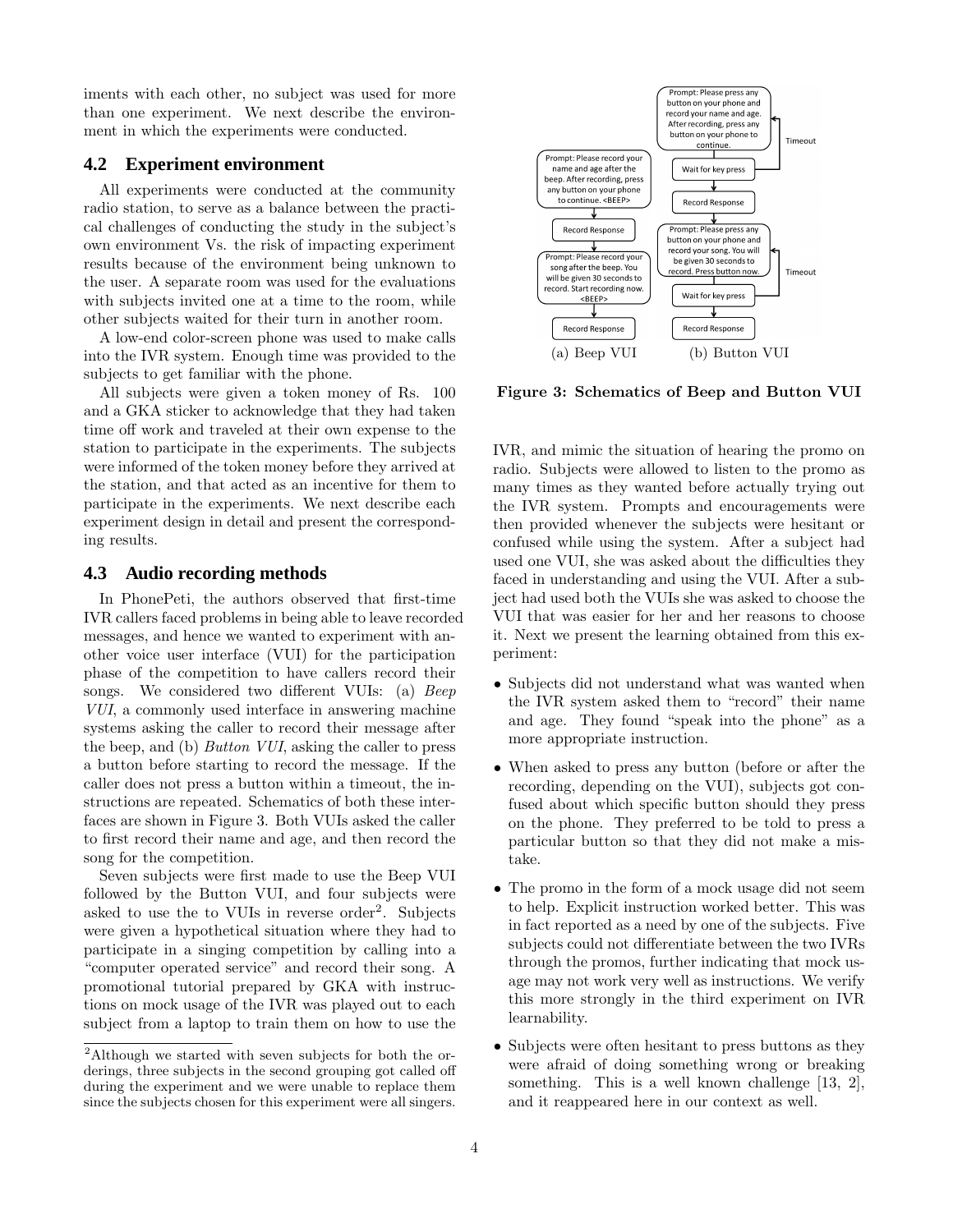- Many subjects reported that while they understood the instructions when they heard them, but during actual usage they forgot what they were supposed to do and were not able to act correctly. This is a common difficulty commonly associated with the "Memory for Arbitrary Things", where people try to remember arbitrary sets of steps to carry out a task instead of building a mental model of the task and logically try to remember the steps [15].
- When using the button VUI, many participants did not wait to listen to the complete instructions. They tried to press a button immediately after hearing "please press any button on your phone and record your name and age", and did not wait to hear "press the button again to stop reporting".

The key learning to note are that words like "record" are hard to relate to for a first time IVR user; giving specific instructions instead of a free choice, for example when asking the caller to press any button to start recording, can reduce anxiety; and having people learn IVR systems by listening to mock-ups or pre-instructions is not as simple as it seems.

The above insights helped to improve the actual voice user interfaces presented to the participants in the competition. We next describe the experiments related to voting methods.

#### **4.4 Voting methods**

A common method widely used on the Internet for crowdsourced ranking is for users to do a thumbs-up/thumbsdown or provide a rating between 1-5 on each item. This method aims to arrive at an absolute score for each item, and assumes some degree of prior exposure of the items to the user for her to be able to rate them in a reasonable manner. In our case, we can develop a similar system by playing out songs to callers one at a time, and asking them to do rate up or down each song. Another common method for crowdsourced ranking is to present pairs of items to users and ask them to choose the better one. Several algorithms have then been proposed to aggregate these pair-wise rankings to arrive at a global order  $[4, 3, 5]$ . This is another interface with which we want to experiment, where each caller is presented a pair of items and asked to choose the better one. Optimization algorithms can even be applied so that the choice of pairs to be presented in each step is made intelligently to quickly arrive at the  $top-k$  songs  $(k=2$  in our case). We experiment with both the thumbs-up/thumbs-down and the pairwise ranking methods.

#### *4.4.1 Thumbs-up/thumbs-down vs Best of two*

We experimented with two setups: (a) In the *thumbs* $up/thumbs-down (TUTD)$  method one song was played to the voter at a time and she was asked to vote the song up, down, or neutral, (b) in the best of two method, two songs were played to the voter and she was asked to choose the better one or choose both as equal. The schematics of both the voting methods are shown in Figure 4.



Figure 4: Schematics of VUI of Thumbs Up Thumbs Down (TUTD) and Best of Two voting methods.

Nine subjects were asked to use the TUTD VUI followed by the Best of Two VUI and another eight subjects were asked to use the VUIs in reverse order. The experiment design was similar to the audio recording experiment: subjects were give a hypothetical situation where they had to vote in a competition, and an audio snippet giving detailed instructions on how to use the VUI was played through a laptop to mimic hearing the instructions on a radio program. Support was provided if a subject got stuck, and feedback was collected after the subject used each of the VUIs. Below we present the learning obtained from the experiment:

- In terms of usability, all but one subject were able to use both the VUIs. This one subject was not able to use either of the VUIs.
- Some subjects asked before pressing a button whether they should indeed press the button then. This again relates to the hesitation of breaking something or doing something wrong, also observed in the previous Beep and Button VUI experiments.
- There were several interesting reasons reported for preferring one voting method over the other:
	- 1. One subject preferred best-of-two VUI over TUTD as he felt uncomfortable in rating a song bad and considered it culturally impolite. He felt more comfortable stating that Song A is better than Song B.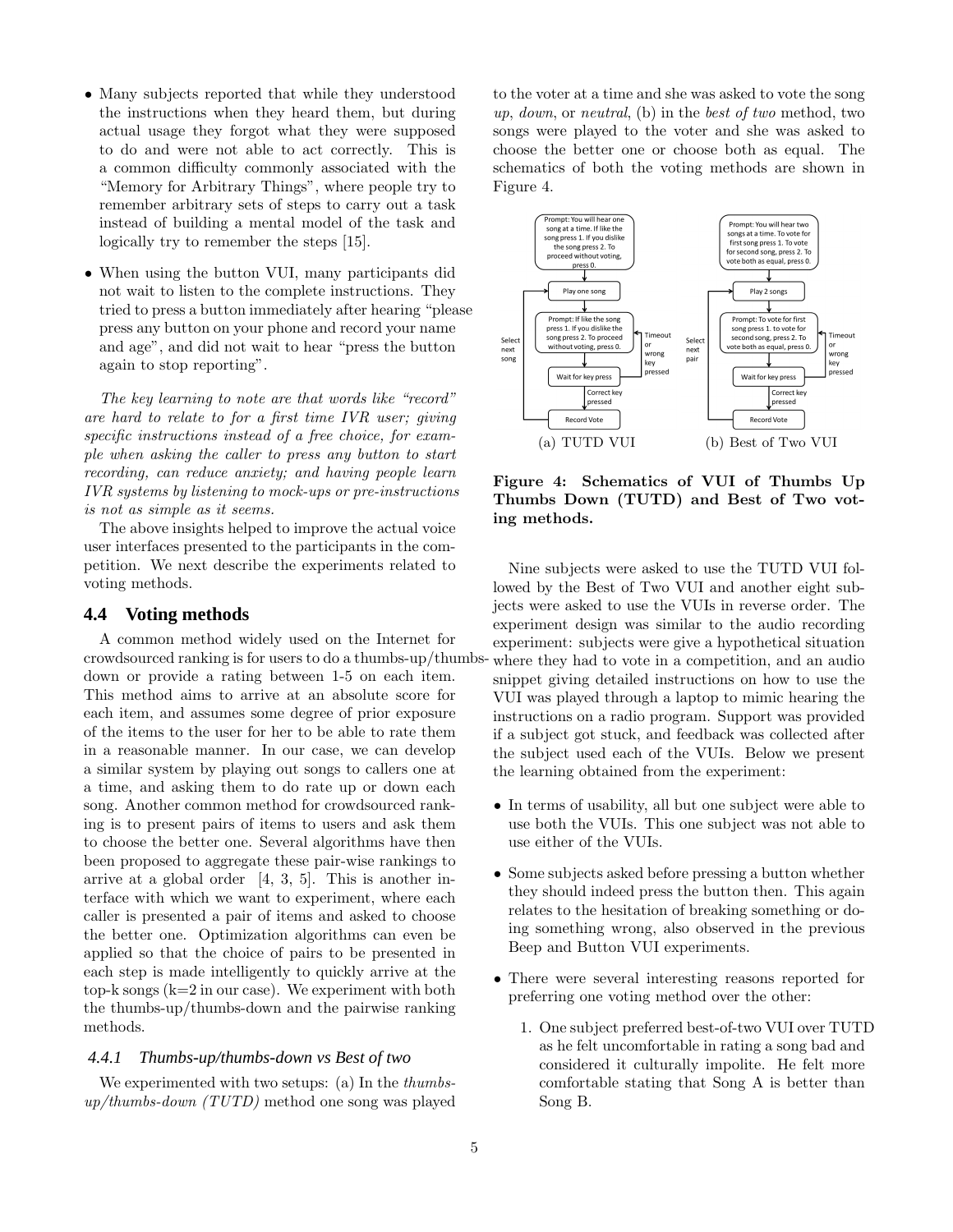- 2. Another subject preferred best-of-two VUI over TUTD as he found it easier to compare two songs rather than rate a song up or down without knowing all the songs in the playing field.
- 3. One participant preferred TUTD over best-oftwo VUI as she did not feel comfortable choosing one song over the other. A closer look at her use of the TUTD VUI system showed that she had actually up-voted all the songs she heard. She had not chosen all songs as equal in her pairwise voting however, which may imply that pairwise rankings can provide more information when voters are not willing to rate songs as bad.
- 4. Only two participants reported that pairwise ranking was harder to understand compared to TUTD voting.

Thus, even though both TUTD and best-of-two voting methods were found to be easy to use, there were several cultural and psychological factors that impacted the preference of one voting method over the other.

#### *4.4.2 Best of Two vs Best of Four*

One of the limitations of ranking algorithms that use pairwise preferences to arrive at a global order is that they require a large number of pairwise preferences to arrive at an ordering with sufficient confidence levels. For example, the Glicko rating method [4] recommends at least 5 pairwise preferences per song before a song's rating can be obtained accurately. Depending on the number of songs to be ranked, the number of pairwise preferences required can be quite large.

One way to obtain more information from a single vote is by asking the voter to choose the best of  $n$  songs. Each such vote then gives us  $n-1$  pairwise preferences. However, as  $n$  is increased, usability of the IVR may decrease very quickly.

Usability: To explore the usability of such a voting method, we conducted an experiment where 10 subjects were asked to use the best-of-two VUI followed by a best-of-four VUI, and another 10 subjects were asked to use the VUIs in the reverse order. The rest of the experiment design was the same as before. We found that all the subjects complained about the difficulty of voting in the best-of-four VUI, mainly because they could not remember the initial songs by the time they got to the last song.

Voting reliability: If the callers have difficulty in remembering the earlier songs in the best-of-four VUI, then it is likely that the rankings obtained through the best-of-four VUI may be different from those obtained through the best-of-two VUI. To test this hypothesis, we conducted an experiment where 10 subjects were asked to use the best-of-two VUI and vote on 4 songs (ie. 6 pairs), and another 10 subjects were asked to use

the best-of-four VUI and vote on the same 4 songs. The subjects chosen for this experiment were graduate students who were comfortable with using IVR systems. We chose these subjects to rule out the possibility of IVR usability and novelty aspects in impacting the results. The songs chosen for voting were 30 second snippets of well known Hindi movie songs.

We used the Glicko ranking algorithm [4] to identify the best songs from the pairwise preferences of both the VUIs. This algorithm accepts preferences between pairs of songs and produces as output, a tuple  $(R_s, RD_s)$  for each song  $s$ .  $R_s$  is the rating, which indicates how good song s is: higher rating indicates better song. And  $RD<sub>s</sub>$  is the *rating deviation*, which indicates the confidence the algorithm has in the rating it has given to s: lower rating deviation indicates higher confidence. Glicko uses a gaussian distribution to represent a song's rating, with rating deviation representing the standard deviation of the distribution. Thus, for two songs  $s_1$ ,  $s_2$ , if  $R_{s1}+RD_{s1} < R_{s2}-RD_{s2}$  then we can safely conclude that  $s_2$  was rated better than  $s_1$  by the voters.

Table 1: Rankings of four songs based on votes cast by 10 subjects using the best-of-two VUI, another 10 subjects using the best-of-four VUI, and a third set of 10 subjects with song order reversed in the best-of-four VUI

|          | best-of-two |             | best-of-four |                      | best-of-four<br>order<br>(songs)<br>reversed) |                        |
|----------|-------------|-------------|--------------|----------------------|-----------------------------------------------|------------------------|
|          | Rating      | Std-<br>Dev | Rating       | Std-<br>$\bold{Dev}$ | Rating                                        | Std-<br>$\mathbf{Dev}$ |
| Song $3$ | 1835        | 81          | 1856         | 101                  | 1800                                          | 105                    |
| Song $4$ | 1719        | 81          | 1435         | 129                  | 1557                                          | 121                    |
| Song $1$ | 1180        | 79          | 1074         | 148                  | 1074                                          | 148                    |
| Song $2$ | 1290        | 79          | 1280         | 137                  | 1280                                          | 137                    |

Looking at the rating scores given by the Glicko algorithm in Table 1, we can see that both VUIs produced the same ranking, indicating that the best-of-four VUI could be used just as well. However, rating deviations show that Glicko is much less confident about the ratings given in the best-of-four VUI. This actually happens because even though a vote in the best-of-four VUI results in three pairwise preferences, all the three pairs have a common song and therefore if some one song is dominantly better than the others then not all songs may get a sufficient number of votes. This was indeed found to be the case because seven out of ten callers who used the best-of-four VUI voted for Song 3. Thus, although we have some evidence that the choice of VUI may not impact the results, a larger study with more songs and subjects would still be needed to confirm this.

The original subjects from the station's listener base had indicated that the best-of-four VUI was harder for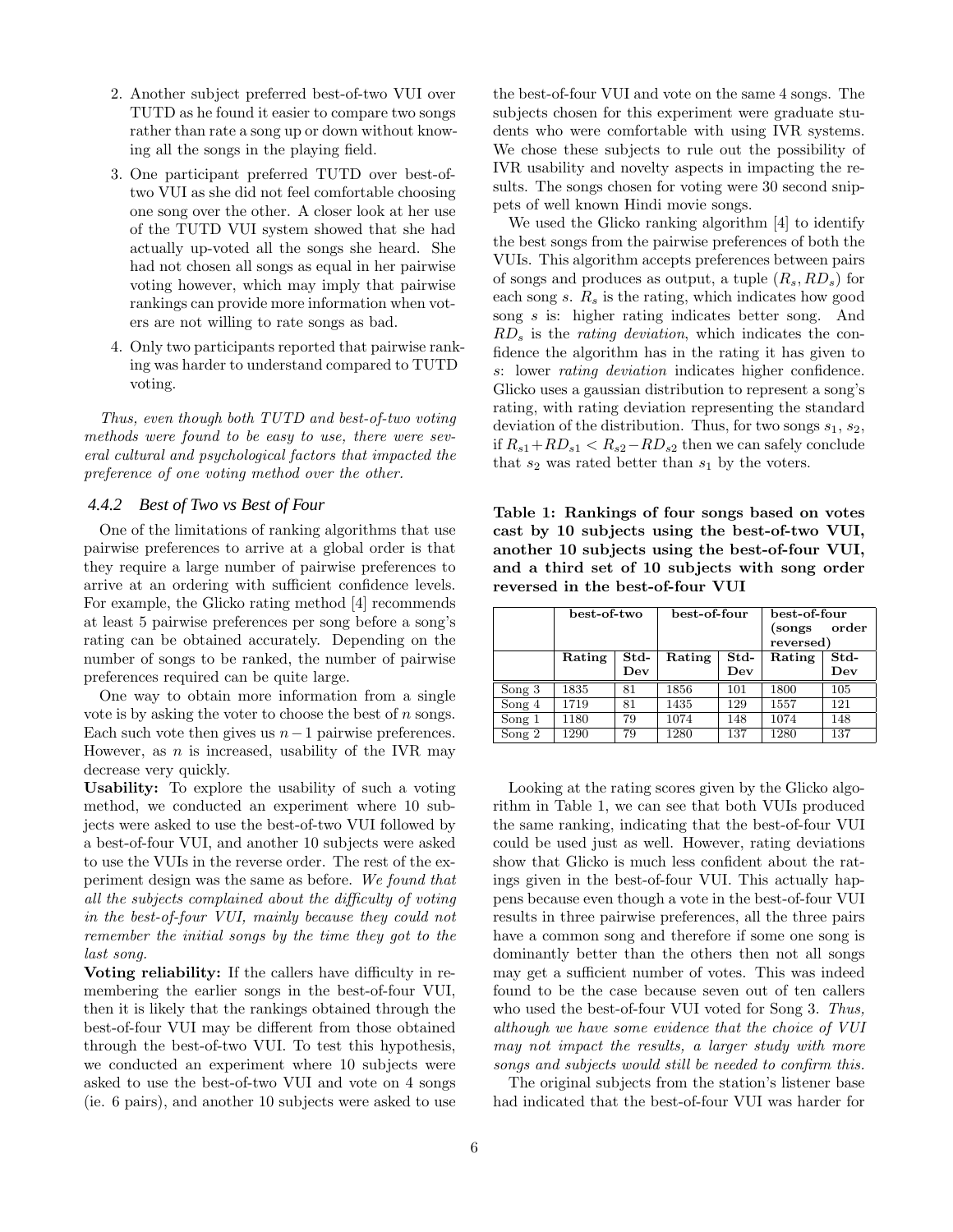them because they were not able to remember the initial songs they had heard in the list. We tried to test for this by also reversing the order of the songs with another set of 10 graduate students subjects. The results of this experiment are shown in Table 1, and indicate that reversing the order did not have any effect on the ranking results in the best-of-four VUI.

We therefore conclude that both the best-of-two and best-of-four IVRs would yield similar results.

#### **4.5 Learning to use IVR systems**

We experimented with a different set of 40 subjects with a slightly modified beep VUI on how to best train them to use IVR systems. Our reason for choosing this VUI instead of one of the voting VUIs was that we noticed this to be the harder of the two types of VUIs. While using the voting VUIs in the previous section, subjects generally required prompting only when they were pressing a button for the first time. But in the audio recording VUIs, subjects required encouragement and instructions at several points in the IVR: (a) to start recording name, age, or song, (b) to press a button after recording, (c) to press a button before recording in the Button VUI, etc. Hence we wanted to choose the harder VUI to evaluate its learnability. We wanted to mimic the following real world scenarios for the actual learning methodologies:

- Training over radio: A community radio station can train listeners on using an IVR system by airing an instructional promo. To mimic this, we designed an experiment where subjects could to listen to an audio snippet played on a laptop that would contain instructions on how to use the the VUI. They could listen to this promo as many times as they liked but could call into the IVR only once. This corresponds to a situation where a caller is allowed to record a song or a message only once, a good example of which is an answering machine where one cannot a previous recording. We call this the many promo, one call experiment.
- Repeated calls: It is possible that being able to use the interface more than once may allow the caller to self-learn how to the IVR system. To study how allowing access to the IVR multiple times impacts learnability, we designed the experiment to allow subjects to call into the IVR multiple times in addition to being able to listen to the promo multiple times. We call this the many promo, many calls experiment.
- Training over phone: CR stations often build a strong bond with their community members through conversations with them over phone calls. This is particularly true for GKA where listeners call not only to make songs requests but also to ask for

information about programs, obtain contact details of civic authorities, and sometimes even just to chat with the station staff without any specific purpose. Instructional conversations over phone calls are therefore likely to arise as another training methodology. We designed a third experiment where subjects were provided instructions on IVR use over the phone. We call this the phone training experiment.

• In person handholding: Station staff sometimes visit the communities for field recordings, where the staff can give extra time to train listeners on using the IVR systems. We designed a fourth experiment to study the impact of in-person handholding where close help was given to subjects to walk them through the VUI. We call this the  $in$ person training experiment.

Note that the above training methods are listed in order of increasing effort for the radio station. While running a promo multiple times is not costly for a station, allowing repeated calls to change previous entries incurs cost and resources in terms of software development and competition design. Training each person over the phone takes up a significant amount of station staff's time, and in person handhold is even more expensive in terms of time and other resources. However, intuitively, each of the above training methods are also listed in the order of increasing learnability: in-person handholding is likely to help more people to learn the VUI compared to just passively listening to instructional promos. Thus, there is a clear trade-off involved that we try to understand as follows.

We combined the four scenarios described above into a single larger experiment due to shortage of subjects. This combined experiment was executed in a phased manner with each subject. A subject was first informed of the hypothetical situation where she was to participate in a talent competition. The subject was given time to decide what poem, song, joke, or any other contribution she would like to record. If the subject could not decide then the station staff would suggest some poem or joke. Once the subject was ready, a promo was played out to her explaining how the VUI was to be used to record her name, age and contribution. For this study, the beep VUI shown in Figure 3(a) was modified slightly to make the caller press a button to terminate a recording, instead of using a 30 second timeout. This was to explore the ability of the subjects to terminate recordings by pressing a button <sup>3</sup> . After playing the

<sup>&</sup>lt;sup>3</sup>In earlier work [10], using silence detection to terminate a recording often caused a premature termination as first time IVR users took time to start speaking into the system. Therefore we wanted to experiment whether having users press a button to terminate a recording would work well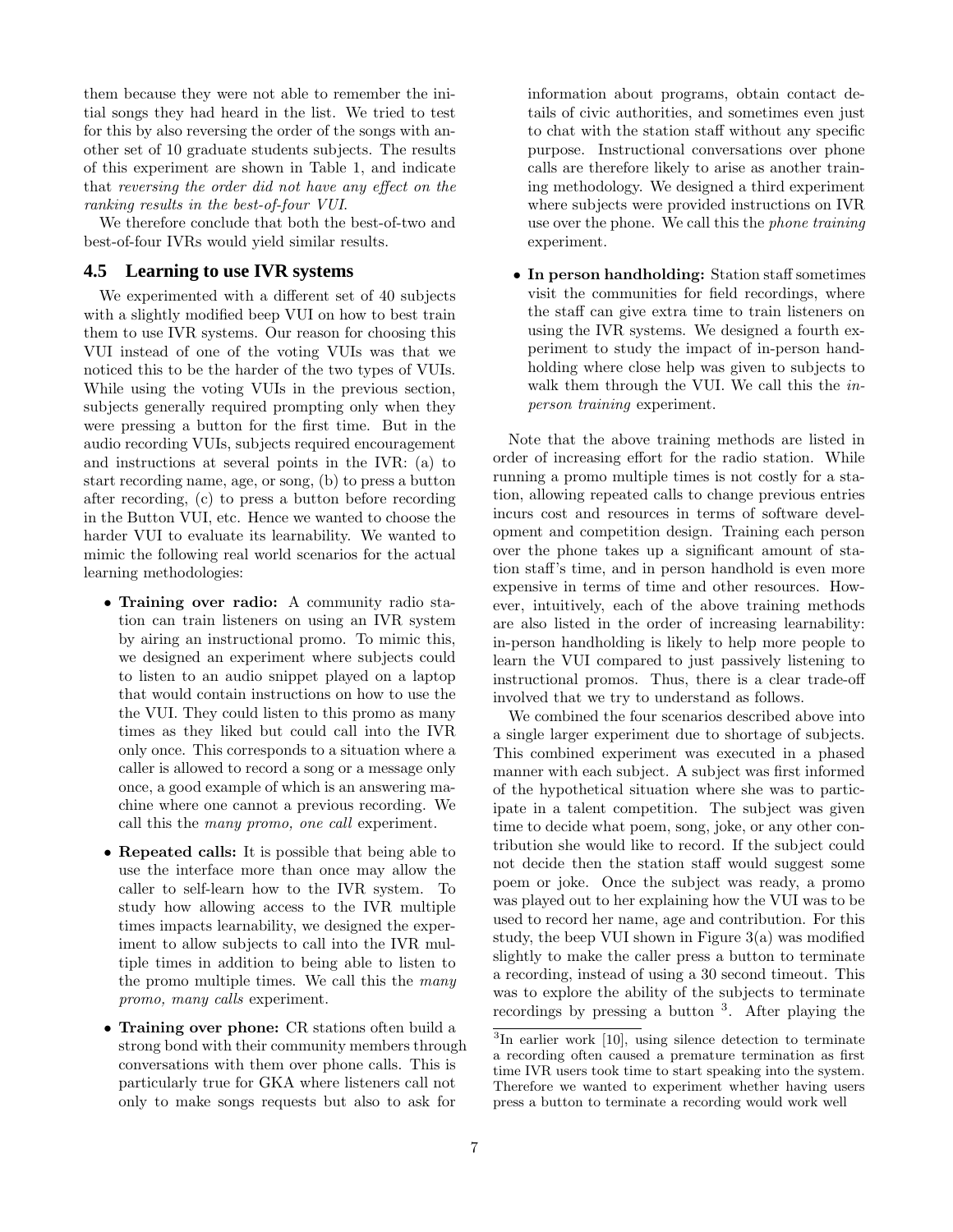promo once, the subject was told that she could listen to the promo as many times as she liked, but could call into the IVR only once. This acted as the many promo, one call experiment.

If after the first call, the subject was not able to use the VUI correctly, then she was told that she could listen to the promo again or call again multiple times. This component represented the many promo, many calls experiment.

If the subject was unable to use the VUI correctly even after making several calls, then we talked to the subject in more detail and used other ways to explain the IVR to them. Care was taken not to use any gestures or external indicators during this conversation, to mimic a purely verbal communication as on a phone call. This conversation acted as the phone training experiment.

If the subject was still unable to use the VUI correctly after the "phone training", we handholded them through the IVR asking them to press a button or record their name, age, and contribution as and when required. This final component represented the in-person training experiment.

Table 2: Results of experiment on learning to use Beep VUI. Each column corresponding to a training method shows number of subjects that could complete the tasks using the training method but could not do so with previous method.

| Task     | Many   | Many   | Phone  | In-    |
|----------|--------|--------|--------|--------|
|          | promo, | promo, | train- | person |
|          | one    | many   | ing    | train- |
|          | call   | calls  |        | ing    |
| task-rec | 17     |        | 13     |        |
| task-    |        |        | 15     | 12     |
| keypress |        |        |        |        |

We defined two tasks for this experiment: (a) taskrec requires recording name, age, and contribution with or without key presses to terminate recordings, and (b) task-keypress requires executing task-rec as well as pressing a button to terminate recordings. Table 2 shows among 40 subjects that undertook the experiment, how many completed these two tasks through each of the training methods, phase by phase. Each column indicates the number of subjects that could complete the task in the corresponding training phase but were not able to complete the task using the previous phase training methods. There are several interesting insights to note:

• Seventeen or 42% of the participants were able to complete task-rec in the first call. This is close to the percentage of good calls reported by PhonePeti where training was only available through a promo on radio.

- Running an ANOVA test over the results shows that there is a significant impact of different training methods on the completion rates of task-rec  $(F = 18.31, P <$ 0.0001) and task-keypress  $(F = 47.73, P < 0.0001)$ , which was expected.
- Applying the Student's t-test to each pair of training methods showed that allowing multiple calls into the IVR did not have any statistically significant impact on the completion rates  $(P_{rec} = 0.38, P_{keypress} =$ 0.77) as compared to a single call. However, training over phone and in person handholding had a significant impact on task completion rates compared to single and multiple calls  $(P < 0.0001$  in all four cases). We also found that in-person handholding had significant impact on task completion rates compared to phone training.
- As a further validation of users not being able to closely follow several steps of instruction, we found that repeated promos and repeated calls did not help them remember to do a keypress to terminate recordings. This learning came to the subjects only after phone training or in-person handholding. Therefore, we recommend that when taking speech input in an IVR, thought should be given to specify a reasonable maximum recording duration after which the recording would terminate automatically.
- In several cases during the phone training phase, we explained to the subjects the reasons why it was required for them to press a key for termination by telling them that the "computer needs to know when you want to stop speaking". This seemed to have helped build a better mental model of the system in their minds and improved the learning. We want to use these insights in the future to design better promos.

Thus, training over phone and in-person handholding showed significant improvement in task completion rates of the VUI. Also, the use of keypress for recording termination was hard to learn for the subjects in the experiments.

# **4.6 Summary**

Table 3 summarizes the various usability studies and their corresponding learning. Based on these insights, we designed the IVR systems for participation and voting in the actual Gurgaon Idol competition. We next describe the execution of the competition and the results.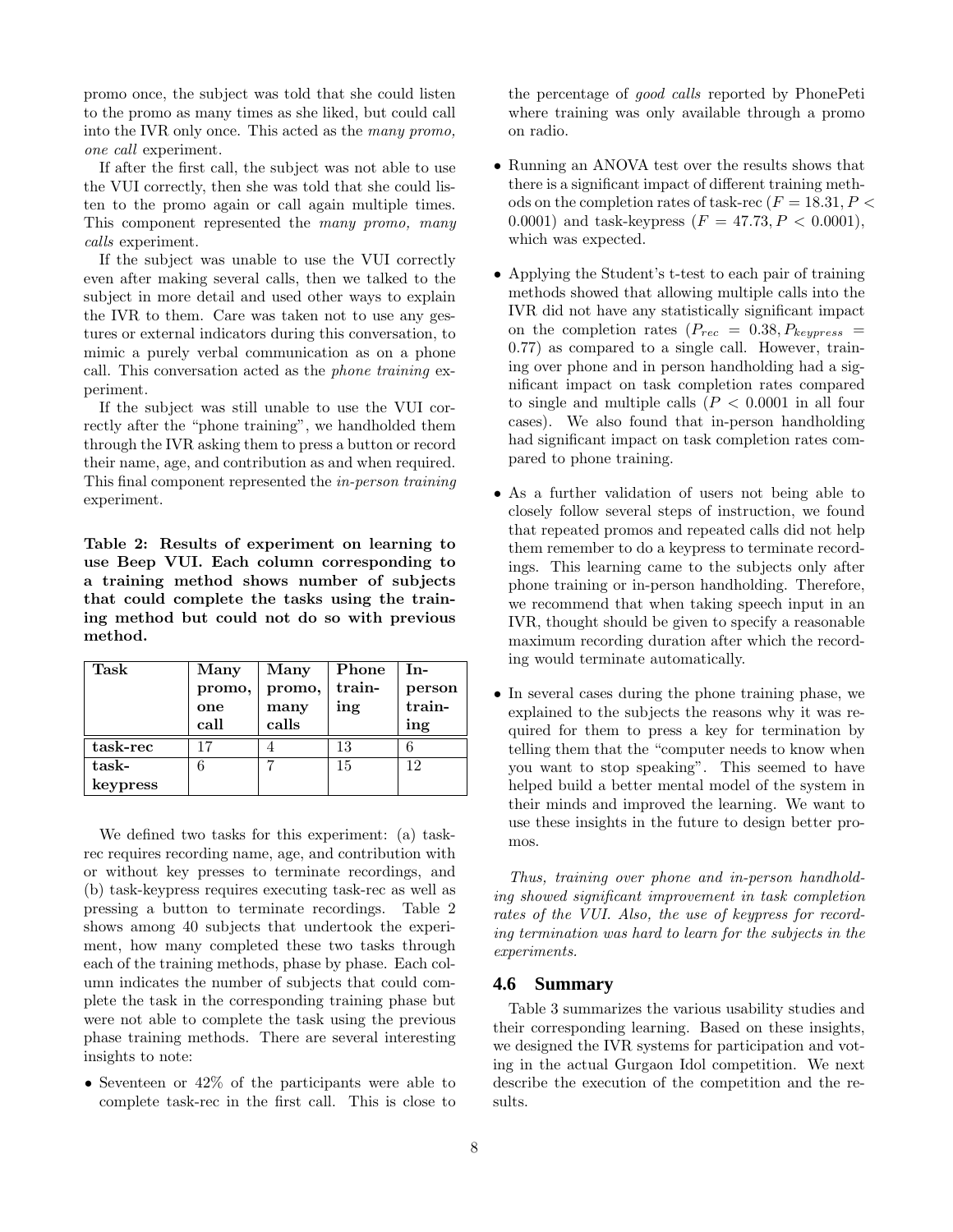| Study      | Learnings                                 |
|------------|-------------------------------------------|
| Audio      | 1. Words like "record" are hard to re-    |
| recording  | late to for a first time IVR user. 2.     |
| methods    | Limiting the choices through specific in- |
|            | structions can reduce anxiety. 3. It      |
|            | is hard for users to remember a long      |
|            | sequence of instructions, and rather      |
|            | building the right mental model of the    |
|            | system is more important for learning.    |
| Voting     | 1. Even though both TUTD and best-        |
| methods    | of-two are easy to use, several cul-      |
|            | tural factors impact preference of vot-   |
|            | ing methods. 2. Best-of-four method       |
|            | was hard to use because of the difficulty |
|            | in remembering earlier songs, but that    |
|            | did not impact the voting results.        |
| Learning   | 1. Training over phone and in person      |
| to use IVR | showed significant improvement in task    |
|            | completion rates of the VUI. 2. Use of    |
|            | key press for recording termination was   |
|            | hard to learn through promos and re-      |
|            | peated calls.                             |

Table 3: Summary of usability studies and their learning

# **5. GURGAON IDOL**

The Gurgaon Idol competition was executed in two phases: a participation phase lasting 14 days, and a voting phase lasting 19 days. During the participation phase, listeners could call into the IVR system and record their name, age, and song. Information about the competition i.e. who should call, what can they record, etc was provided through radio promos. Once the participation phase was over, we shortlisted the entries that had correctly recorded their name, age, and song. Each entry was given an entry number and grouped according to the age of the participant. All participants aged below 30 formed one group and those above thirty formed another.

During the voting phase, these entries were played on air along with their entry numbers. This was done by clubbing the songs from each group into subgroups of three and airing the subgroup together with instructions for voting. Care was taken to ensure that all the songs were broadcast an equal number of times to avoid bias. Listeners could vote in two different ways: they could call into an IVR, listen to songs that are played, and vote on them, or they could note down the entry number aired on the radio and send an SMS " $GKA < space$ )  $entry_number > "$  to the station. Both the methods were equally advertised on radio.

We used the Beep  $VUI<sup>4</sup>$  during the participation phase, which was modified based on the usability experiments so that the caller was not required to press a button to terminate a recording. The maximum time for recording name and age, and song were set to 20 seconds and 30 seconds respectively so that recording was terminated automatically after this timeout.

In the voting phase, we used both the best-of-two and best-of-four voting VUIs. Even though our experiments showed a preference for the best-of-two VUI, we still used both the interfaces because the best-of-four VUI would give us 3 pairwise preferences compared to only 1 preference per vote in the best-of-two VUI.

#### **5.1 Participation phase**

During the participation phase, we accepted a total of 31 entries out of 85 recordings. The rejected recordings were of poor quality and were replaced by new recordings where we asked the callers to call again. We describe later in Section 6 several practical challenges to keep in mind while conducting such IVR based singing competitions. Among the 31 participants selected for the voting phase, 21 were aged below 30 and 10 were aged above thirty. Thus, this concept of a competition did attract more youth, which was a success for GKA as the station had so far struggled to engage young listeners. Women participants were however few, and that particular objective was not met.

#### **5.2 Voting phase**

During the voting phase, 221 callers called into the IVR system. Surprisingly, only 10 of the 109 callers that were presented best-of-two VUI and 19 of 112 callers that were presented best-of-four VUI actually voted for a song. All the other callers simply hung up the call without voting. Another surprising aspect of the voting results was that the number of callers that voted in the best-of-four VUI was more than those that voted in the best-of-two VUI, although it is hard to infer anything statistically significant from this. Thus, we suspected that factors beyond usability of the two voting interfaces impacted the usage of the voting system.

We called back a sample of 47 callers who did not vote to understand their reasons for not voting. Nine callers said that they did not vote because they did not like any of the songs! The main reason cited by them was that the audio quality was too poor. Another 7 callers said that they voted for a song but their vote may not have gotten registered. Further analysis showed that these callers did indeed press buttons to vote but before they had actually completed listening to all the songs, and

<sup>4</sup>We used Button VUI also with the purpose of comparing task completion rates of the two VUIs, but a bug in the IVR system did not allow the Button VUI to be used correctly. We present data collected only from the Beep VUI in this paper.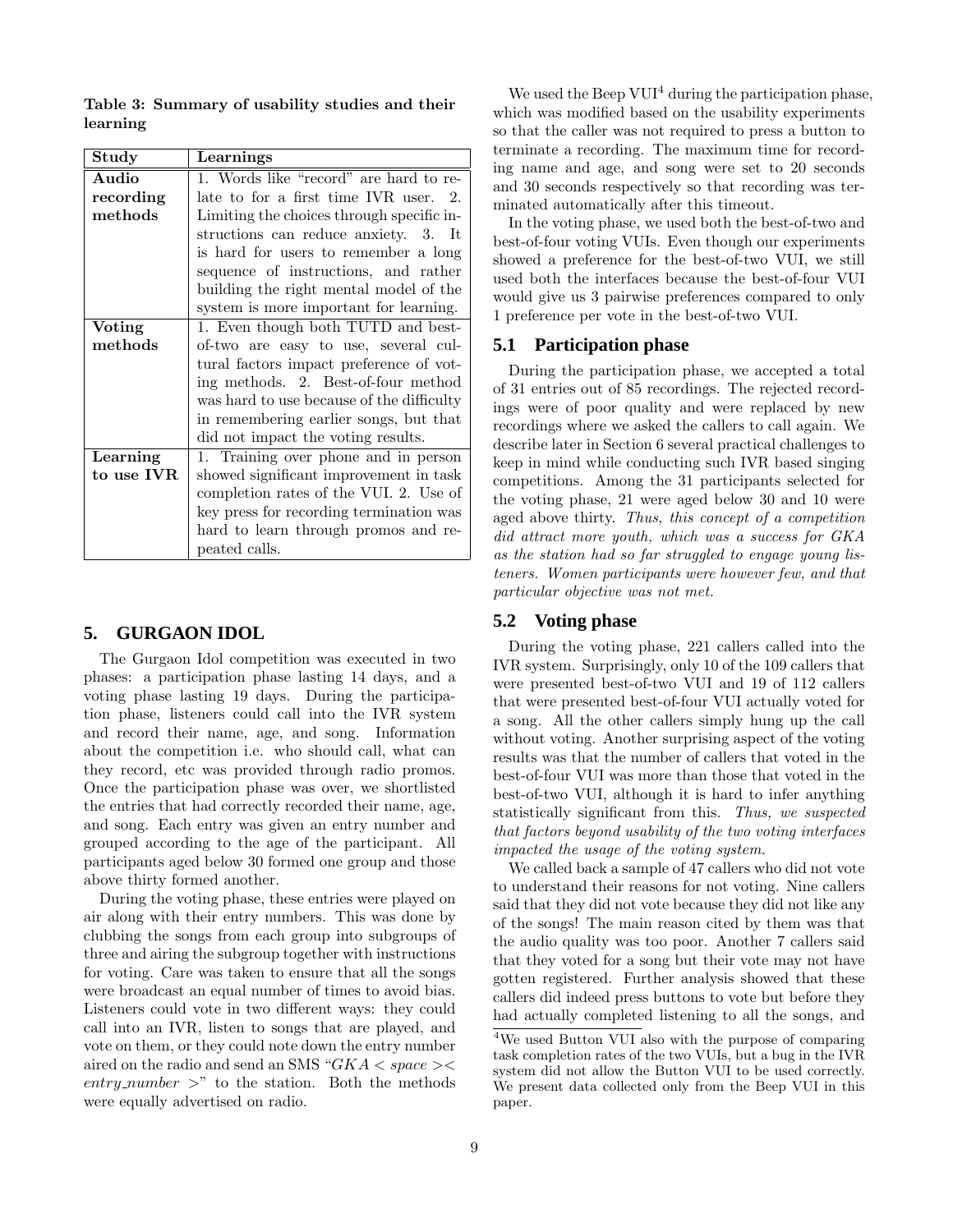hence their votes were invalid. Yet another 18 callers said that the system malfunctioned and they did not hear any songs when they called. Our analysis of the call logs however revealed that these calls were actually disconnected while the instructions were being played out! The callers were therefore making excuses, and would have called only to check out the system. All this analysis revealed that much more was going on rather than just the usability of the voting VUIs.

#### *5.2.1 Voting over SMS*

As a backup in case the IVR voting mechanism did not work, we had also put an SMS-based voting mechanism in place. We received 264 SMS votes from 68 different phone numbers. These votes were of course direct thumbs-up votes for specific songs, and could not be used in the Glicko ranking algorithm. The higher number of SMS votes could indicate that in this particular demography, SMS may be a more convenient way for the station to engage with its community. It could also indicate that listeners may prefer to directly vote for a specific song rather than differential voting on preference pairs.

# **5.3 Competition result**

The voting phase is now complete and the results of the competition need to be revealed soon. Since the IVR VUIs did not yield sufficient pairs to come up with a global order, we are considering to use SMS votes to find the top two callers in each group, and break any close ties using the IVR rankings. The station is also considering to give its own judgement on the best songs, that may be different from the audience-choice award.

# **6. PRACTICAL CHALLENGES IN EXECUT-ING GURGAON IDOL**

While we focused on usability aspects of voice user interfaces and their learnability, we realized that there are several other aspects that need equal or more attention for an event like Gurgaon Idol to succeed.

One of the biggest challenges for us was the poor quality of audio recorded over a phone call. There are several dimensions to this. First, the 8KHz sample rate on telephony networks seems to be insufficient for song recordings. Second, several recordings had audio gaps due to a temporary signal loss while recording. Such breakages may be acceptable in a conversation but they significantly impact a song's quality. Another practical issue was that since participants had never sung into a phone before, they did not know how far they should hold their phone from their mouth to get recordings at an acceptable volume levels. Handheld recorders usually have level indicators to provide feedback to people using the devices. No such feedback could be made available here except for replaying the recorded song.

As a result of these problems, several songs had to be discarded or the callers had to be asked to call again to revise their entry.

Deciding the duration of each phase of the competition was also a difficult task as neither Gurgaon Ki Aawaz nor we had conducted such a competition before. Initially we had planned to keep both the phases only 7 days long in an attempt to keep the competition short and exciting. However, we had to change the durations based on the number of participants and votes we got in each of the phases. Running the system off a toll-free number could have impacted the call volumes, something we plan to do in the future to evaluate the relative volumes when callers have to pay Vs. when the line is toll-free for the callers.

We also realized that by conducting only a singing competition as against a generic talent hunt, we ruled out a large percentage of the population that was not interested in singing songs. The decision proved counter productive for the station as only a few hundred members of the community participated in the competition, which is a small number in the context of urban India. We explicitly highlight this failure to enable others to learn from it.

# **7. RELATED WORK**

We categorize related work in three domains and present each of them below:

IVR systems for development: IVR systems have been extensively used in the development context, mostly to play out audio recordings such as announcements and updates [19, 21, 20, 1], or to build peer-to-peer information sharing networks [17, 14]. The Tamil Market project [19], Healthline [21], and the phone broadcasting system for urban sex workers [20] focused on carefully understanding the context in which the IVR system was deployed and experimented with the timing of calls and content to be made available on the system. Information sharing systems such as Avaj Otalo [17] and CGNet Swara [14] focused on the kind of interactions enabled through the IVR system, and how they related to the actual social interactions on the ground. Our work, while done in the context of a competition, focuses on the usability of the IVR interfaces and explores methods to enable learnability of the interfaces. Graphical user interfaces for low literate users: Recent work has also been done in the domain of building GUIs for low literate users. The need for graphical elements [16] instead of text, voice annotation and audio feedback [6], semi-abstracted graphics [13], and consistent help information across mobile phone applications [13] have been repeatedly highlighted by this body of work. Authors have generally recommended contextual design methods because the domain of audio-visual interfaces for low literate users is relatively new. The